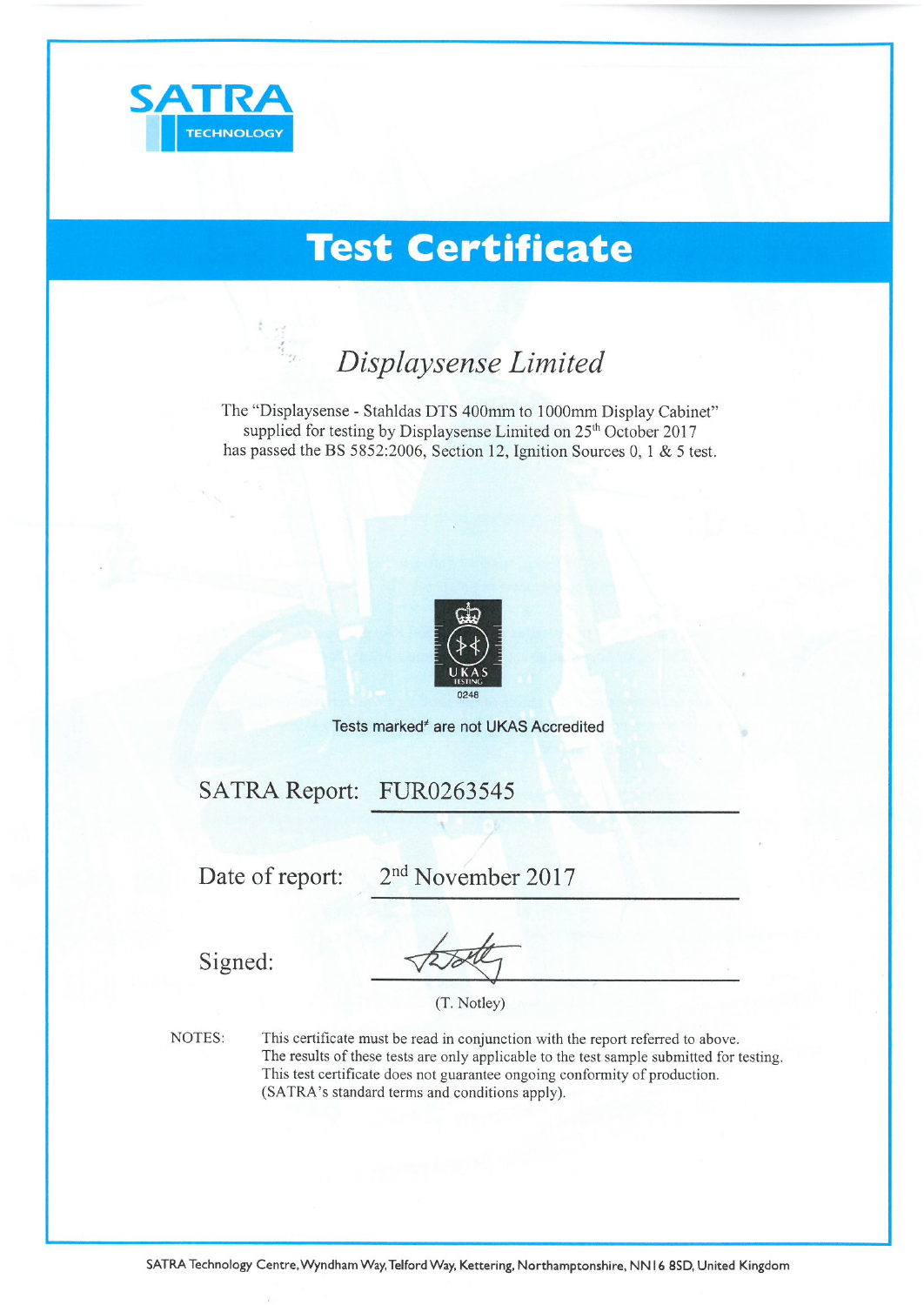| <b>SATRA</b><br><b>TECHNOLOGY</b>                                         |  | Wyndham Way, Telford Way, Kettering,<br>Northamptonshire, NN16 8SD United Kingdom<br>Tel: +44 (0) 1536 410000<br>email: info@satra.com<br>www.satra.com |                          |
|---------------------------------------------------------------------------|--|---------------------------------------------------------------------------------------------------------------------------------------------------------|--------------------------|
|                                                                           |  |                                                                                                                                                         | 0248                     |
| For the attention of: Carrie Gilbertson                                   |  | <b>SATRA</b> reference:                                                                                                                                 | FUR0263545 1743 1        |
| <b>Displaysense Limited</b><br>32 Rye Street<br><b>Bishop's Stortford</b> |  | Report ID/Issue number:                                                                                                                                 | 1881/1                   |
|                                                                           |  | Your reference:                                                                                                                                         | 64979                    |
|                                                                           |  | Date samples received:                                                                                                                                  | 25/10/2017               |
| <b>CM23 2HG</b>                                                           |  | Date(s) work carried out:                                                                                                                               | 25/10/2017 to 01/11/2017 |
|                                                                           |  | Date of report:                                                                                                                                         | 02/11/2017               |

Flammability testing of an item described as "Displaysense - Stahldas DTS 400mm to 1000mm Display Cabinet" to BS 5852:2006, Section 12, Ignition Sources 0, 1 & 5.<br>  $\frac{O_{\sqrt{S_{D}}/N}}{O_{\sqrt{S_{D}}}}$ FUR0263545

isplaysense Limited

FURO263545

hotter

**UR0263545** 

Displaysens

FUR0263545

### **Conditions of Issue:**

Displaysens

*This report may be forwarded to other parties provided that it is not changed in any way. It must not be published, for example by including it in advertisements, without the prior, written permission of SATRA.*

FURO263

**Results given in this report refer only to the samples submitted for analysis and tested by SATRA. Comments are for guidance only.** 

**Tests marked ≠ fall outside the UKAS Accreditation Schedule for SATRA. All interpretations of results of such tests and the comments based upon them are outside the scope of UKAS accreditation and are based on current SATRA knowledge.**

**Tests marked ≠ ≠ fall within the UKAS Accreditation Schedule for SATRA. However, all interpretations of results of such tests and the comments based upon them are outside the scope of UKAS accreditation and are based on current SATRA knowledge.**

**A satisfactory test report in no way implies that the product tested is approved by SATRA and no warranty is given as to the performance of the product tested.**

**SATRA shall not be liable for any subsequent loss or damage incurred by the client as a result of information supplied in the report.**

**Please note uncertainty of measurement has not been applied to the results in this report. SATRA uncertainty of measurement values are available on request.**

Report signed by: **Tom Notley** 

Department: Furniture and Floor Coverings

SATRA Technology Centre Ltd (a subsidiary of SATRA).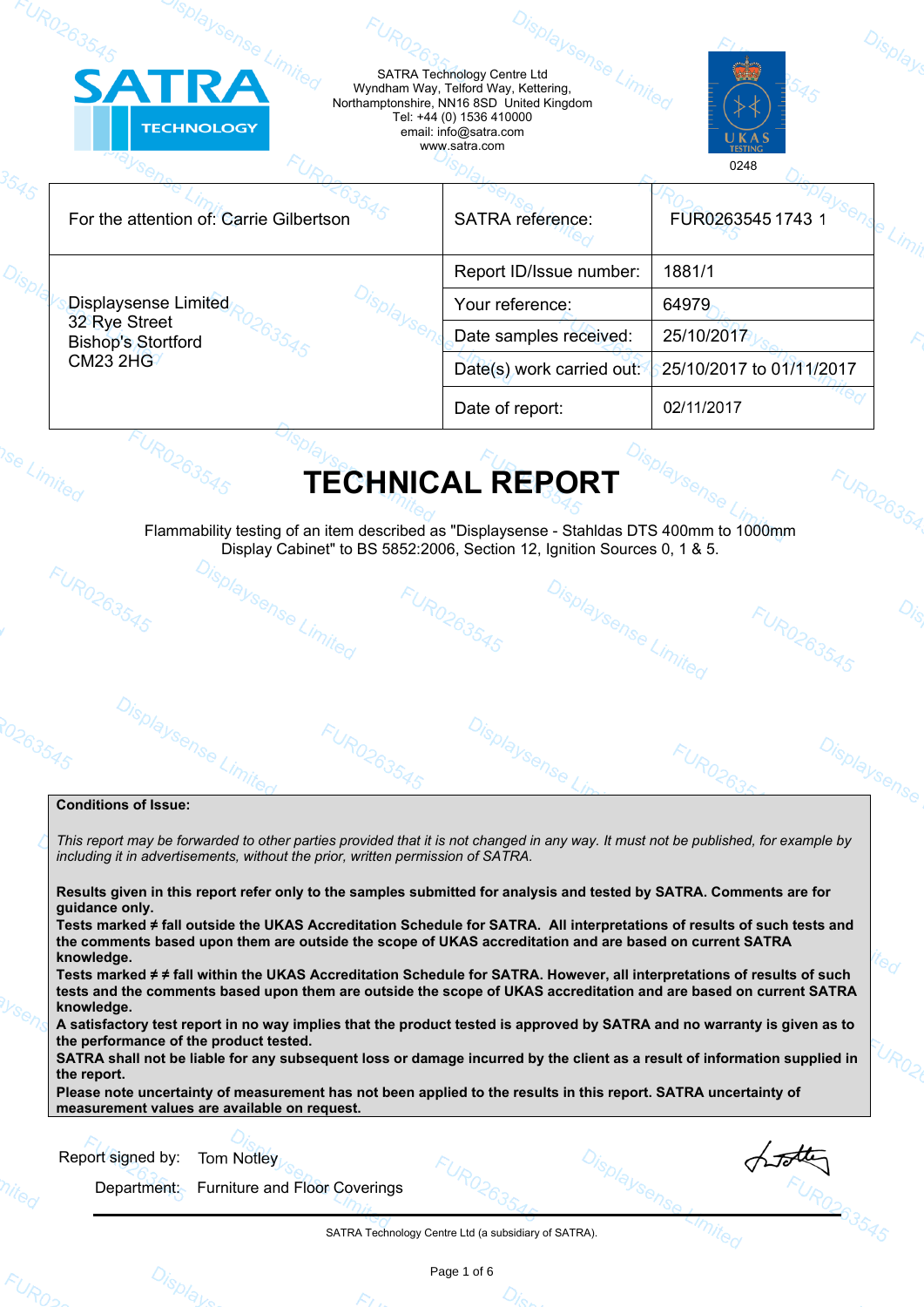# **Technical Report**



Displaysense Limited

Displaysense

FUR0263545

**BS 5852:2006, 'Methods Of Test For Assessment Of The Ignitability Of Upholstered Seating By Smouldering And Flaming Sources', Clause 12, Methods of test for the ignitability of whole item of furniture**

## **IGNITION SOURCE 0**

**ATRA** 

**TECHNOLOGY** 

## **Sample Identification**

The item was described by the client as: Displaysense – Stahldas DTS 400mm to 1000mm Display Cabinet

## **Test result: NON-IGNITION**

*The above test result relates only to the complete item (BS 5852:2006 Clause 12) under the particular conditions of test; it is not intended as a means of assessing the full potential fire hazard of the materials or products in use.*

# **Conditioning**

More than 4 days at indoor ambient conditions. It was not conditioned at 20  $\pm$  5°C and 50  $\pm$ 20% rh due to the size and material of the item.

# **Procedure**

The test was carried out as described in BS 5852:2006 Clause 12 using Ignition Source 0 (a smouldering cigarette) as specified in BS EN 1021-1:2006.

# **Detail of observations**

|  | <b>Detail of observations</b>               |         |           |                                          |  |
|--|---------------------------------------------|---------|-----------|------------------------------------------|--|
|  | Source application number                   | 1       | 2         | <b>Comments</b>                          |  |
|  | <b>Smouldering criteria</b>                 | $\ast$  |           | $Both_{\alpha'}$<br>applications<br>were |  |
|  | Unsafe escalating combustion. (4.1.1a)      | No      | No        | placed on a shelf, at the                |  |
|  | Smoulders until consumed (4.1.2b)           | No      | No        | junction between it and the              |  |
|  | Smoulders for more than 60 mins (4.1.1e)    | No.     | No        | back panel.                              |  |
|  | Charring more than 100 mm from source       | No      | No        |                                          |  |
|  | (except upwards). $(4.1.1f)$                |         |           |                                          |  |
|  | Smoulders to extremities of specimen        | No.     | No        |                                          |  |
|  | (4.1.2b)                                    |         |           |                                          |  |
|  | <b>Flaming criteria</b>                     | $\star$ | $\star$   |                                          |  |
|  | Unsafe escalating combustion. (4.2.1a)      | No.     | No.       |                                          |  |
|  | Test assembly consumed. (4.2.1b)            | No      | No        |                                          |  |
|  | Occurrence of any visible flaming within 60 | No.     | <b>No</b> |                                          |  |
|  | mins $(4.2.2c)$                             |         |           |                                          |  |
|  |                                             |         |           |                                          |  |
|  |                                             |         |           |                                          |  |
|  |                                             |         |           |                                          |  |

Tested by T. Notley

SATRA Report Reference: FUR0263545 1743 Report ID/Issue number: 1881/1



Displaysense Limited

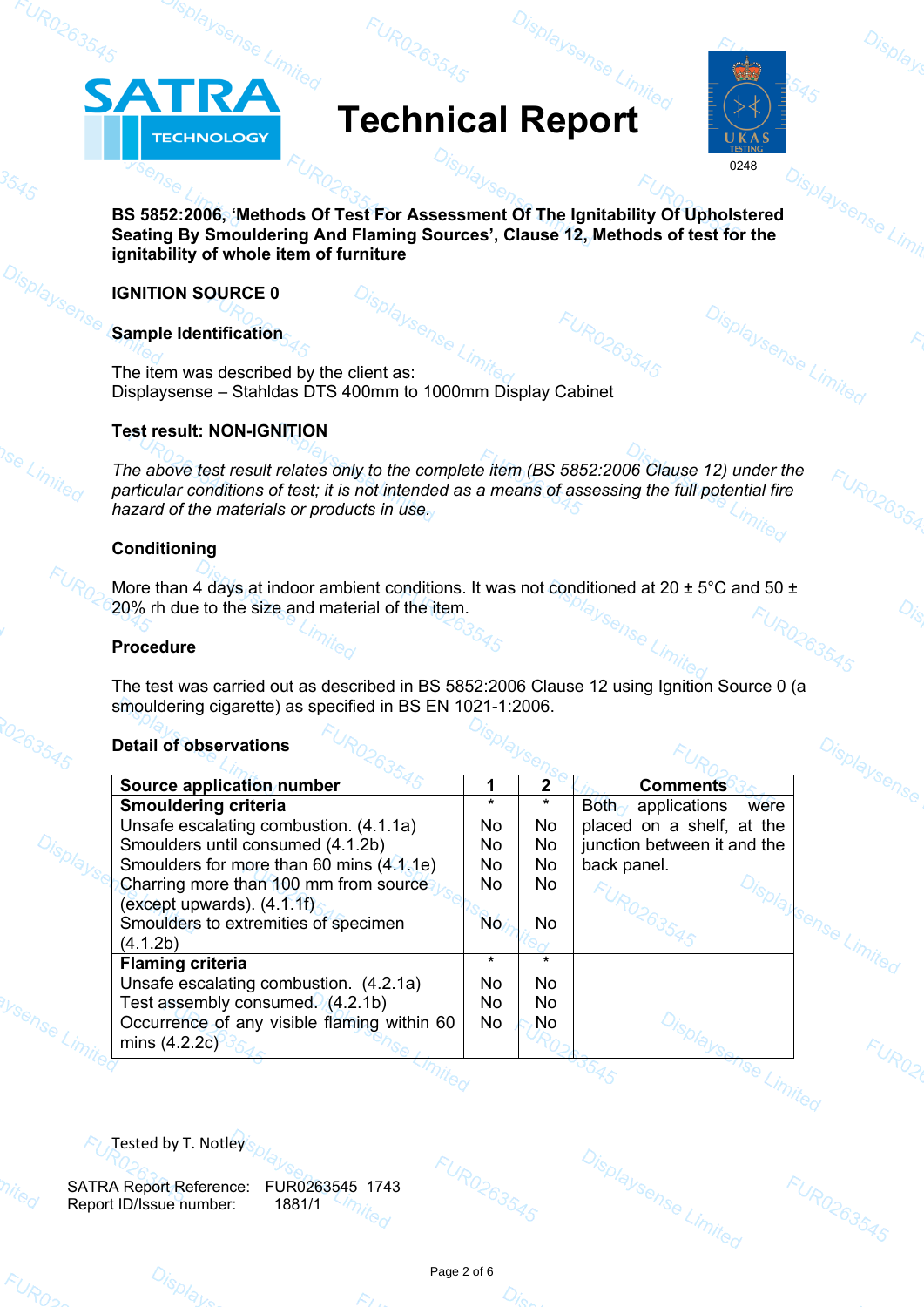# **Technical Report**



Displaysense Limited

**BS 5852:2006, 'Methods of Test for Assessment of the Ignitability of Upholstered Seating by Smouldering and Flaming Sources', Clause 12, Methods of test for the ignitability of whole item of furniture**

## **IGNITION SOURCE 1**

TRA

**TECHNOLOGY** 

 $\blacktriangle$ 

## **Sample Identification**

The item was described by the client as: Displaysense – Stahldas DTS 400mm to 1000mm Display Cabinet

## **Test result: NON-IGNITION**

*The above test result relates only to the complete item (BS 5852:2006 Clause 12) under the particular conditions of test; it is not intended as a means of assessing the full potential fire hazard of the materials or products in use.*

## **Conditioning**

More than 4 days at indoor ambient conditions. It was not conditioned at  $20 \pm 5^{\circ}$ C and  $50 \pm 20\%$  rh due to the size and material of the item.

## **Procedure**

The test was carried out as described in BS 5852:2006 Clause 12 using Ignition Source 1 (match flame equivalent) as specified in BS EN 1021-2.

## **Detail of observations**

| Source application number                         |         | 2              | <b>Comments</b>                     |  |
|---------------------------------------------------|---------|----------------|-------------------------------------|--|
| Smouldering criteria                              |         |                | applications<br><b>Both</b><br>were |  |
| Unsafe escalating combustion. (4.1.1a)            | No.     | No.            | on a shelf, at the<br>placed        |  |
| Smoulders until consumed (4.1.2b)                 | No.     | No.            | junction between it and the         |  |
| Smoulders for more than 15 mins (4.1.1d)          | No.     | No.            | back panel.                         |  |
| Charring more than 100 mm from source             | No.     | No.            |                                     |  |
| (except upwards). (4.1.1f)                        |         |                |                                     |  |
| Smoulders to extremities of specimen (4.1.2b)     | No.     | No.            |                                     |  |
| <b>Flaming criteria</b>                           | $\star$ | $\star$        |                                     |  |
| Unsafe escalating combustion. (4.2.1a)            | No.     | No             |                                     |  |
| Test assembly consumed. (4.2.1b)                  |         | N <sub>o</sub> |                                     |  |
|                                                   | No.     |                |                                     |  |
| Flames for more than 120 sec (4.2.2a & 4.2.1d)    | No      | No             |                                     |  |
| Flame front spreads beyond a vertical line 100    | No      | N <sub>o</sub> |                                     |  |
| mm from tip of burner tube (4.2.1d)               |         |                |                                     |  |
| Flame front reaches extremities of specimen       | No      | No.            |                                     |  |
| other than top (4.2.2b) (does not include burning |         |                |                                     |  |
| through thickness of specimen)                    |         |                |                                     |  |
| Flaming debris causes floor fire burning more     | No      | No.            |                                     |  |
| than 120 sec (4.2.1g & 4.2.1d)                    |         |                |                                     |  |
|                                                   |         |                |                                     |  |
|                                                   |         |                |                                     |  |

Tested by T. Notley

SATRA Report Reference: FUR0263545 1743 Report ID/Issue number: 1881/1



Displaysense Limited

FUR0263545

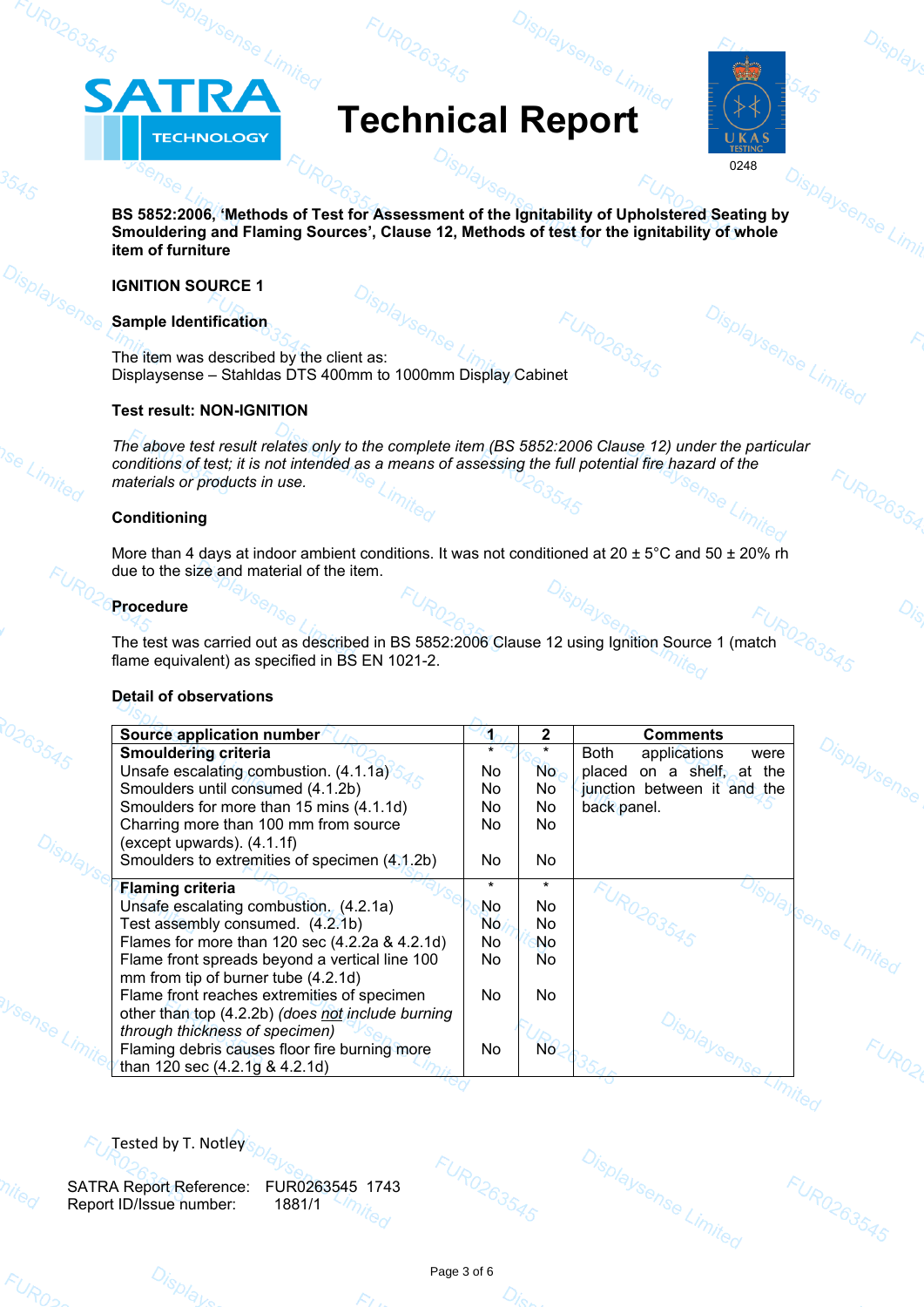# **Technical Report**



Displaysense Limited

Displaysense

FUR0263545

**BS 5852:2006, 'Methods Of Test For Assessment Of The Ignitability Of Upholstered Seating By Smouldering And Flaming Sources', Clause 12, Methods of test for the ignitability of whole item of furniture**

## **IGNITION SOURCE 5**

ATRA

**TECHNOLOGY** 

## **Sample Identification**

The item was described by the client as: Displaysense – Stahldas DTS 400mm to 1000mm Display Cabinet

## **Test result: NON-IGNITION**

*The above test result relates only to the complete item (BS 5852:2006 Clause 12) under the particular conditions of test; it is not intended as a means of assessing the full potential fire hazard of the materials or products in use.*

## **Conditioning**

More than 4 days at indoor ambient conditions. It was not conditioned at  $20 \pm 5^{\circ}$ C and  $50 \pm 20\%$  rh due to the size and material of the item.

## **Procedure**

The test was carried out as described in BS 5852:2006 Clause 12 using Ignition Source 5 (a wooden crib).

### **Detail of observations**

| Source application number                         | s.              | 2         | <b>Comments</b>                  |  |
|---------------------------------------------------|-----------------|-----------|----------------------------------|--|
| <b>Smouldering criteria</b>                       | $\star$         |           | The ignition source in the first |  |
| Unsafe escalating combustion. (4.1.1a)            | No.             | No.       | application was placed in the    |  |
| Smoulders until consumed (4.1.2b)                 | No              | No        | middle at the front of the       |  |
| Smoulders for more than 60 mins (4.1.1e)          | No.             | No.       | cabinet at floor level. The      |  |
| Charring more than 100 mm from source             | No.             | No        | ignition<br>second<br>source     |  |
| (except upwards). $(4.1.1f)$                      |                 |           | application was placed at the    |  |
| Smoulders to extremities of specimen (4.1.2b)     | No              | No.       | junction of the top shelf and    |  |
|                                                   |                 |           | back panel.                      |  |
| <b>Flaming criteria</b>                           | $\star$         | $\star$   |                                  |  |
| Unsafe escalating combustion. (4.2.1a)            | No              | No.       |                                  |  |
| Test assembly consumed. (4.2.1b)                  | No <sup>1</sup> | No        |                                  |  |
| Flames for more than 10 mins (4.2.1e)             | No              | <b>No</b> |                                  |  |
| Flame front reaches extremities of specimen       | No.             | No.       |                                  |  |
| other than top (4.2.2b) (does not include burning |                 |           |                                  |  |
| through thickness of specimen)                    |                 |           |                                  |  |
| Flaming debris causes floor fire burning more     | No              | No        |                                  |  |
| than 10 mins (4.2.1g & 4.2.1e)                    |                 |           |                                  |  |
|                                                   |                 |           |                                  |  |
|                                                   |                 |           |                                  |  |
|                                                   |                 |           |                                  |  |
|                                                   |                 |           |                                  |  |

Tested by T. Notley

SATRA Report Reference: FUR0263545 1743 Report ID/Issue number: 1881/1



Displaysense Limited

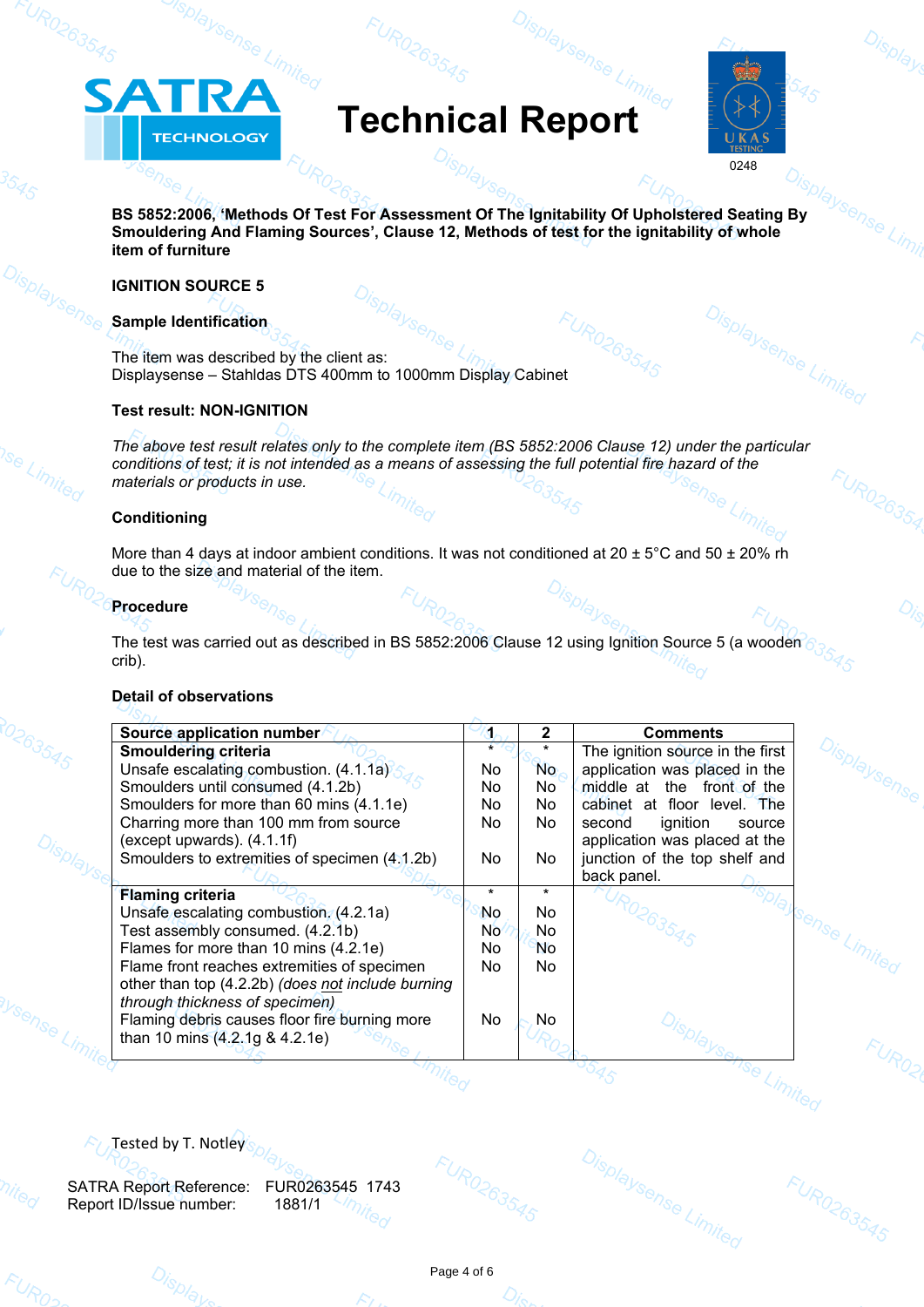#### **1. GENERAL**

- 1.1 Work done, Services undertaken or the sale of Goods are subject to the terms and conditions detailed<br>below and (subject to clause 5.2) all other conditions, warranties and representations, expressed or implied<br>by statu
- 1.2 SATRA Technology Centre Limited, its subsidiaries and associated companies (hereinafter referred to as<br>"SATRA") may perform Services for or supply Goods to persons or entities (public, private or<br>governmental) issuing
- 1.3 These terms and conditions will apply to the Contract between SATRA and the Client to the exclusion of any other terms which the Client may seek to impose or which may be implied by trade, custom, practice or course of dealing
- 1.4 Unless otherwise agreed in writing no party other than the Client is entitled to provide instructions or information relating to the Goods or Services required or to the delivery of goods, results, reports or certificates.
- 1.5 All references in these terms and conditions to:
- (a) the "Contract" is the contract between SATRA and the Client for the supply of Goods or Services which is made subject to these terms and conditions; and<br>(b) "Services" are the work or services to be supplied or perform
- 
- 
- 1.6 All drawings, descriptive matter, specifications and advertising material (including brochures and<br>catalogues) are issued or published with the sole purpose of giving an indication of the goods or services<br>being descri
- 1.7 Where SATRA and the Client agree that the sale of Goods shall be governed by Incoterms 2010 (or any<br>subsequent revision thereto) then the sale shall be governed by the relevant Incoterms mode of transport<br>which is agre

### **2. FEES AND PAYMENT**

- 2.1 Where SATRA has agreed to perform the Services or supply the Goods on the basis of credit then payment terms are net 21 days from date of invoice, unless otherwise specified and may require part payment prior to delive
- 2.2 Where the provision of Services or the sale of Goods is subject to a proforma invoice then SATRA shall not<br>be obliged to start working on the provision of the Goods or Services until after payment in full has been<br>made
- 2.3 SATRA reserves the right to charge for any and all expenses incurred as a result of performing the<br>Services required by the Client. Although SATRA will try and provide an estimate of such<br>expenses these may change as a
- 2.4 Unless otherwise agreed in writing, the price for the Goods or Services shall be the price set in the order<br>acknowledgement. SATRA shall not be bound by any price quoted which is not in writing. Prices for the<br>sale of
- 2.5 Quotations are valid from the date of issue for a period of 90 days unless otherwise specified or agreed in writing.
- 2.6 Should the Client become insolvent, bankrupt, subject to an administration order, enter into liquidation or<br>receivership, or make arrangements with creditors SATRA reserves the right to cancel the Contract and<br>terminat
- 2.7 All invoices issued by SATRA are payable in full. The Client is responsible for payment of withholding and any other taxes and all import duties. Payments made to SATRA shall not be reduced by such amounts.
- 2.8 The Client shall not be entitled to withhold or defer payment due to SATRA as a result of any dispute counter claim that it may allege against SATRA.
- 2.9 SATRA reserves the right to bring action against the Client in order to collect unpaid fees, including court action. All fees associated with such actions shall be paid for by the Client including legal fees and related costs.
- 2.10 Where unforeseen costs arise as a result of provision of the Goods or carrying out the Services SATRA shall inform the Client immediately but reserves the right to charge additional costs to cover said costs and expenses.

#### **3. INTELLECTUAL PROPERTY RIGHTS**

- 3.1 All intellectual property rights belonging to a Party prior to entry into the Contract shall remain with that<br>Party. Nothing in this Contract shall allow transfer of any intellectual property rights from one Party to t
- 1.2 In the event of certification services the use of certification marks by the Client may be subject to national<br>and international laws and regulations. The responsibility for the use of these certification marks lies so
- 3.3 All intellectual property rights in reports, drawings, graphs, charts, photographs or any other material (in<br>whatever medium) produced by SATRA pursuant to this Contract shall belong to SATRA. The Client shall<br>have the
- 3.4 The Client agrees and acknowledges that SATRA retains any and all propriety rights in concepts, ideas and inventions that may arise during the preparation or provision of any report (including any deliverables provided by SATRA to the Client) and the provision of the Services to the Client.
- 3.5 All intellectual property rights in any software supplied to the Client shall belong to SATRA or SATRA's<br>licensors. With respect to the sale of SATRA Timeline, SATRASUMM and SATRA Visionstitch, provided<br>that the Client to use the software for its own internal use and will be entitled to receive minor software upgrades and fixes. SATRA may however terminate the supply of software upgrades and fixes for older versions of software which it
- 3.6 SATRA shall observe all statutory provisions with regard to data protection including but not limited to the provisions of the Data Protection Act 1998. To the extent that SATRA processes or gets access to personal dat

#### **4. SUSPENSION OR TERMINATION OF SERVICES**

- 4.1 Cancellation by the Client of orders for Goods or Services will only be acceptable by prior agreement with SATRA and a charge will usually be made
- 4.2 SATRA shall not be liable for any delay or failure in providing the Goods or Services due to circumstances<br>beyond its reasonable control (including any failure by the Client to comply with its obligations). If any such event of cancellation SATRA will be entitled to retain all fees paid by the Client for Goods or Services already supplied but will refund to the Client any fees paid by the Client for Goods or Services which have not yet been supplied. The Client will not be liable for any non-refundable expenses already incurred by<br>SATRA in relation to Goods or Services not yet supplied unless the cancellation is due to the Clients failure<br>to com

#### **5. LIABILITY AND INDEMNIFICATION**

- 5.1 Reports are issued on the basis of information, documents and or samples submitted to SATRA by the Client, or on behalf of the Client and are provided solely for the benefit of the Client acting as it sees fit on the b
- 5.2 Nothing in these terms and conditions shall limit or exclude SATRA's liability
- (a) death or personal injury caused by its negligence or the negligence of its employees or agents;<br>(b) fraud or fraudulent misrepresentation;<br>(c) breach of the terms implied by Section 12 of the Sale of Goods Act 1979;
- (b) fraud or fraudulent misrepresentation; (c) breach of the terms implied by Section 12 of the Sale of Goods Act 1979; (d) defective products under the Consumer Protection Act 1987; or
- 
- (e) any other liability which cannot be limited or excluded by applicable law.
- 5.3 Subject to clause 5.2 SATRA shall not be liable to the Client whether in contract, tort (including negligence), breach of statutory duty or otherwise arising under or in connection with the Contract for loss of profits, sales, contracts, anticipated savings, loss or damage to goodwill or any indirect or consequential loss.
- 5.4 Subject to clause 5.2 SATRA's total aggregate liability to the Client, whether in contract, tort (including<br>negligence), breach of statutory duty or otherwise arising under or in connection with the Contract shall be<br>l or other sales tax

#### **6. MISCELLANEOUS**

- 6.1 If any one or more provisions of these conditions are found to be illegal or unenforceable in any respect, the validity, legality and enforceability of the remaining provisions shall not in any way be affected or impaired thereby.
- 6.2 During the course of providing the Goods or Services and for a period of one year thereafter the Client shall not directly or indirectly entice, encourage or make any offer to SATRA's employees to leave their employment with SATRA.
- 6.3 The use of SATRAs corporate name or registered marks for advertising purposes is not permitted without SATRA's prior written authorisation.
- 6.4 All reports and documentation which are supplied to the Client under the Contract remain the property of SATRA until paid in full. Under no circumstances will a Client's purchase order override SATRA's retention of title in accordance with this clause.
- 6.5 The Client acknowledges that in entering into this Contract it has not relied on any representation, warranty, collateral contract or other assurance (except those set out or referred to in these terms and conditions)
- 6.6 All provisions of the Contract that limit or exclude the liability of SATRA are intended also to be for the londer broad benefit of SATRA's holding company (called SATRA, and being a company limited by guarantee and in

#### **7. CONFIDENTIALITY**

- 7.1 Unless specifically excluded in the terms of an individual contract between SATRA and the Client, the following shall apply to all deliverables including, reports, advice, drawings, photographs, specifications, data or other forms of media.
- 7.2 Deliverables referred to in clause 7.1 shall not be disclosed to third parties or used in litigation without the consent of SATRA.
- 7.3 Where SATRA has given consent to disclosure of any service deliverables referred to in clause 7.1, the Client shall draw the attention of the third party to these terms of the bail of the basis on which SATRA under SAT
- 7.4 The service deliverables referred to in clause 7.1 are submitted to the Client as confidential documents.<br>Confidentiality shall continue to apply after completion of the business, but shall cease to apply to<br>informatio
- 7.5 The Client shall not disassemble, remove parts or carry out any form of analysis on goods or materials sold<br>by SATRA for the purposes of reverse engineering or obtaining information on the construction, content or<br>comp

### **8. AMENDMENT**

8.1 No amendment to this Contract shall be effective unless it is in writing, expressly stated to amend this Contract and signed by an authorised signatory of both Parties.

#### **9. DISPUTE RESOLUTION**

- 9.1 If there should be a dispute between the parties to this Agreement they undertake to act with goodwill and to use all reasons to resolve that dispute.
- 9.2 Failure to resolve any dispute by discussions between the parties shall, in the first instance, be referred to a mediator for resolution. The parties shall attempt to agree upon the appointment of a mediator, upon rece
- 9.3 Should the mediation fail, in whole or in part, either party may, upon giving written notice, and within twenty-eight days thereof, apply to the President or the Vice President, for the time being, of the Chartered<br>Institute of Arbitrators, for the appointment of a single arbitrator, for final resolution. The arbitrator shall the Chartered Institute of Arbitrators (2000 Edition), or any amendments thereof, which Rules are deemed to be incorporated by reference into this clause. The seat of the arbitration shall be England and Wales.
- 9.4 The laws of England shall govern the interpretation of this Contract. Subject to clauses 9.1, 9.2 and 9.3 any dispute arising out of or in connection with the Contract shall be subject to the exclusive jurisdiction of